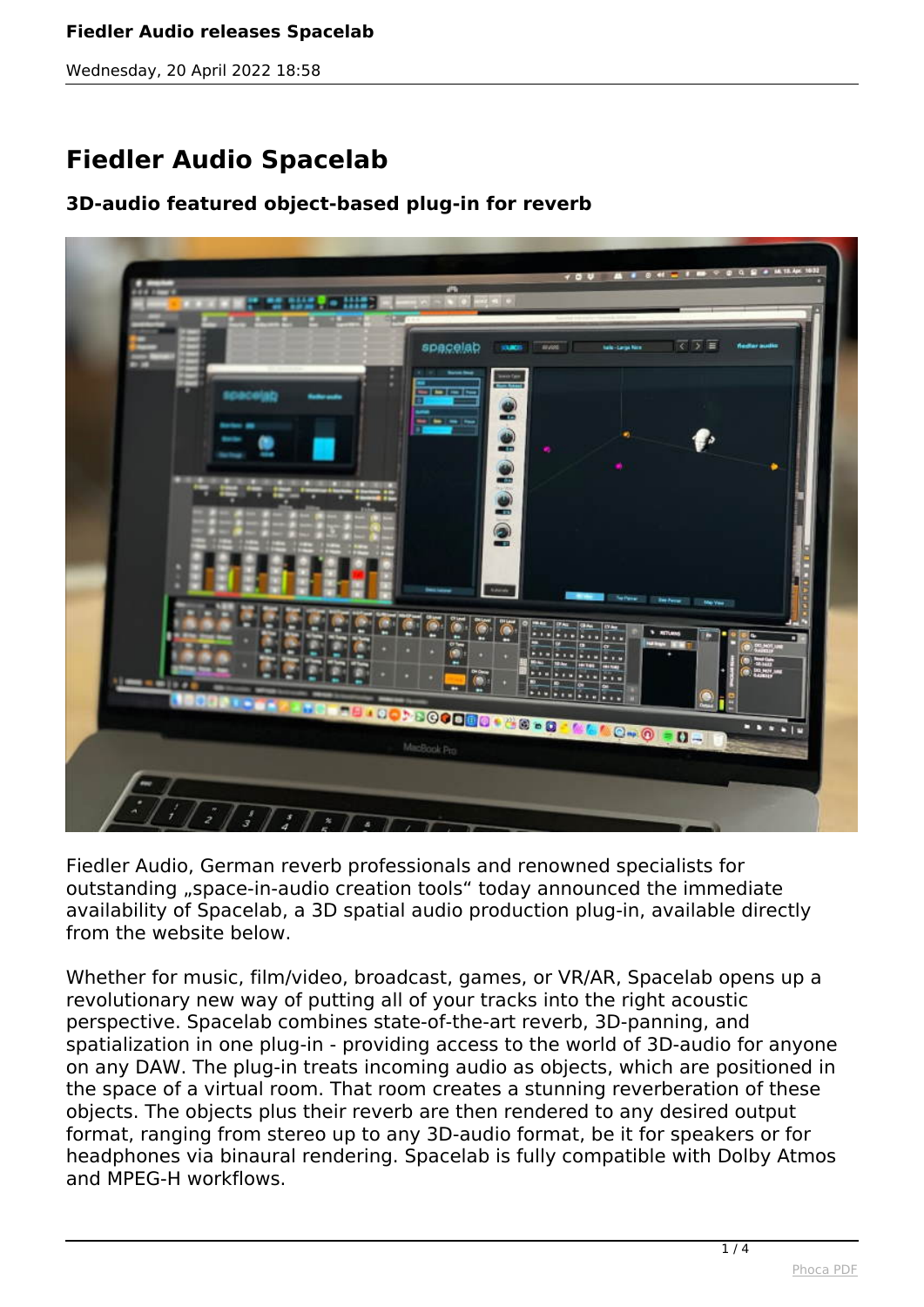## **Fiedler Audio releases Spacelab**

*Wednesday, 20 April 2022 18:58*

*Spacelab, of course, may be used as a classic send and return reverb effect, but, the object-based approach actually unlocks Spacelab's full capabilities for workflow and for sound design. Providing easy control over object positioning and a virtual "listener", which can be moved around freely, Spacelab facilitates creative workflows for music, film, broadcast, VR/AR, games, etc. Rendering the reverb for each object individually, depending on its position, creates a unique sonic landscape with amazing detail and realism which is impossible to generate with any channelbased reverb.*

*Get the studio experience while mixing on headphones. The internal binaural renderer of Spacelab can be used for monitoring as well as for production. Any speaker layout can be rendered to headphones enabling mixers to monitor and work anywhere. Producing for binaural reproduction provides every producer and musician with the opportunity to start projects with 3D-audio and distribute later to everyone, even in mp3 or AAC.*



*Spacelab Beam is the "transporter" plug-In to Spacelab. Beam makes it super easy to send the tracks of your choice into Spacelab's 3D spatial audio environment and turns the tracks into audio objects. With Beam, even DAWs with "just" stereo*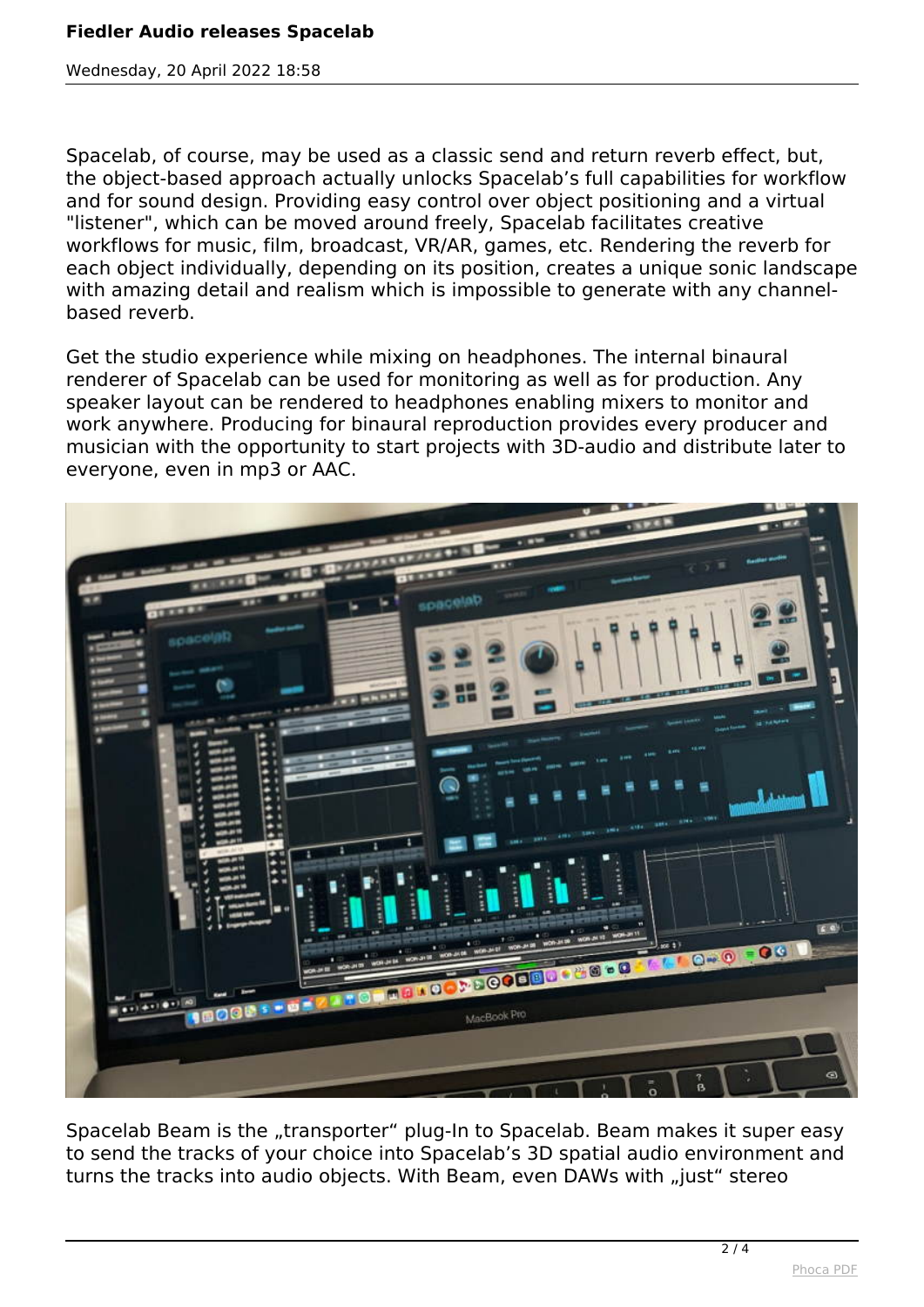*Wednesday, 20 April 2022 18:58*

*architecture can be enhanced with full 3D spatial audio.*

*Spacelab comes in two iterations. Spacelab Interstellar and Spacelab Ignition. To get going with great reverb and the possibility of expanding audio tracks into 3D audio objects, Spacelab Ignition is the perfect tool for music producers and any audio content creators that want to be able to position sounds in space, leaving the stereo field. Ignition supports up to 24 independent objects.*

*For those who want it all - Spacelab Interstellar is the product of choice for up to 256 independent audio objects in space. The reverb section provides a unique spectral EQ to shape the reverb sounds in detail and also provides unique features like "spread in space" which lets the creator define the size of audio objects in space.*

*Martin Rieger, a renowned expert for immersive media, specializing in XR with 3D spatial audio spent already some quality time with Spacelab and told us: "What makes Spacelab outstanding is that it is so easy to use on the one hand and can be so complex on the other. The innovative workflow allows creative possibilities and combinations that I don't know from any other tool. Due to Spacelab, I gained new inspiration about mixing in 3d space and had a blast during the whole process."*

*Spacelab Features Overview (Interstellar):*

*High-end algorithmic reverb developed by the experts at the renowned Fraunhofer IIS, the inventors of mp3*

- *Ultra-realistic room simulation, from small boxes to huge venues*
- *Any format from mono to full sphere 3D-audio*
- *Quick access to all essential parameters*
- *Spectral and spatial sculpting of the reverb tail with the Spatial EQ*
- *Reverb time is separately adjustable on 9 frequency bands*
- *Individual early reflection patterns for each object depending on its position, continuously changing when an object moves through space*

*Object-based 3D-panner*

- *Positioning of objects around the listener in the virtual room*
- *Record movement with the mouse as automation*
- *3D-view for the best overview of object arrangement*
- *Virtual listener with 6 degrees of freedom, perfect for film and VR/AR*
- *Individual dry/wet and spread for each source*

#### *Rendering*

- *Up to 256 inputs (objects) and outputs*
- *Arbitrary speaker layouts with up to 256 speakers*
- *Full sphere binauralizer, monitor through, and produce for headphones*